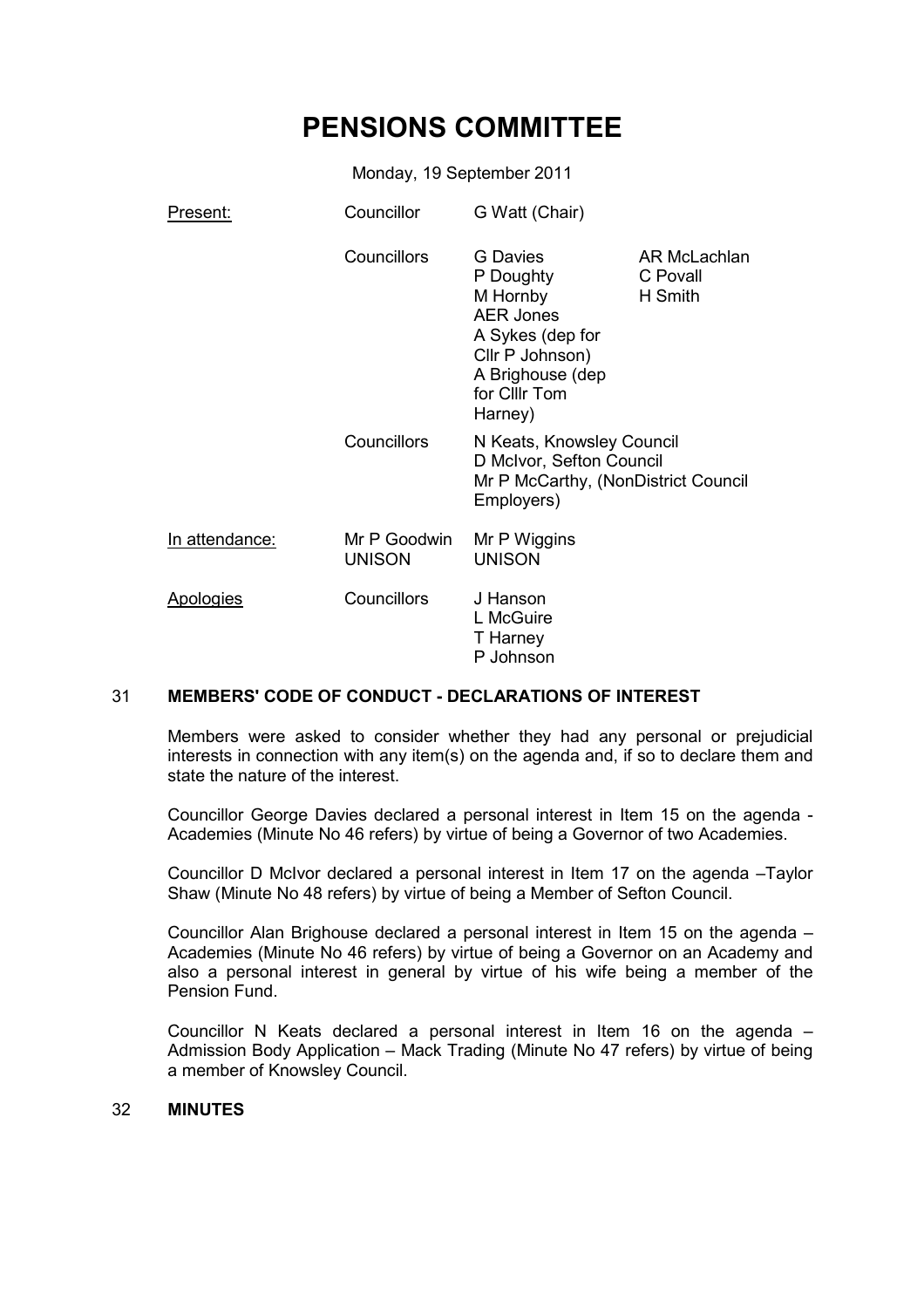The Director of Law, HR and Asset Management submitted the minutes of the meeting held on 27 June, 2011.

# **Resolved – That the minutes be received.**

# 33 **ORDER OF BUSINESS**

The Chair agreed to vary the order of business.

# 34 **ACCOUNTS 2010-11**

A report of the Director of Finance presented members with the audited Statement of Accounts of Merseyside Pension Fund 2010/2011 (subject to outstanding matters) and responded to the Draft Annual Governance Report (AGR) from Audit Commission. Members were asked to approve the audited Statement of Accounts for 2010/2011 and consider the amendments to the draft accounts and the draft Annual Governance Report and the Letter of Representation. Members were also requested to agree the Action Plan within the Annual Governance Report and were informed of progress with its implementation. As the Pension Fund received a separate AGR, it was noted that this report would first be considered by the Pensions Committee and then by the Audit and Risk Management Committee.

# **Resolved – That**

- **1. the Pensions Committee approve the audited Statement of Accounts for 2010/2011, and has given full consideration to the amendments to the draft accounts and the draft Annual Governance Report and the Letter of Representation.**
- **2. the Action Plan within the Annual Governance Report be agreed, and that the Pensions Committee be informed of progress with its implementation.**
- **3. the recommendations be referred to the Audit and Risk Management Committee.**

# 35 **AUDIT COMMISSION ANNUAL GOVERNANCE REPORT**

The District Auditor, gave a presentation on the Annual Governance Report summarising the findings of the 2010/2011 audit of Merseyside Pension Fund. and responded to Members questions.

## **Resolved – That the report be considered and noted.**

## 36 **MEMBERS' TRAINING DAY**

A report of the Director of Finance informed Members of the training day on 20 October 2011, and provided details of the 2011 'Fundamentals' training programme.

# **Resolved – That**

## **1. Members attend the training day on 20 October 2011.**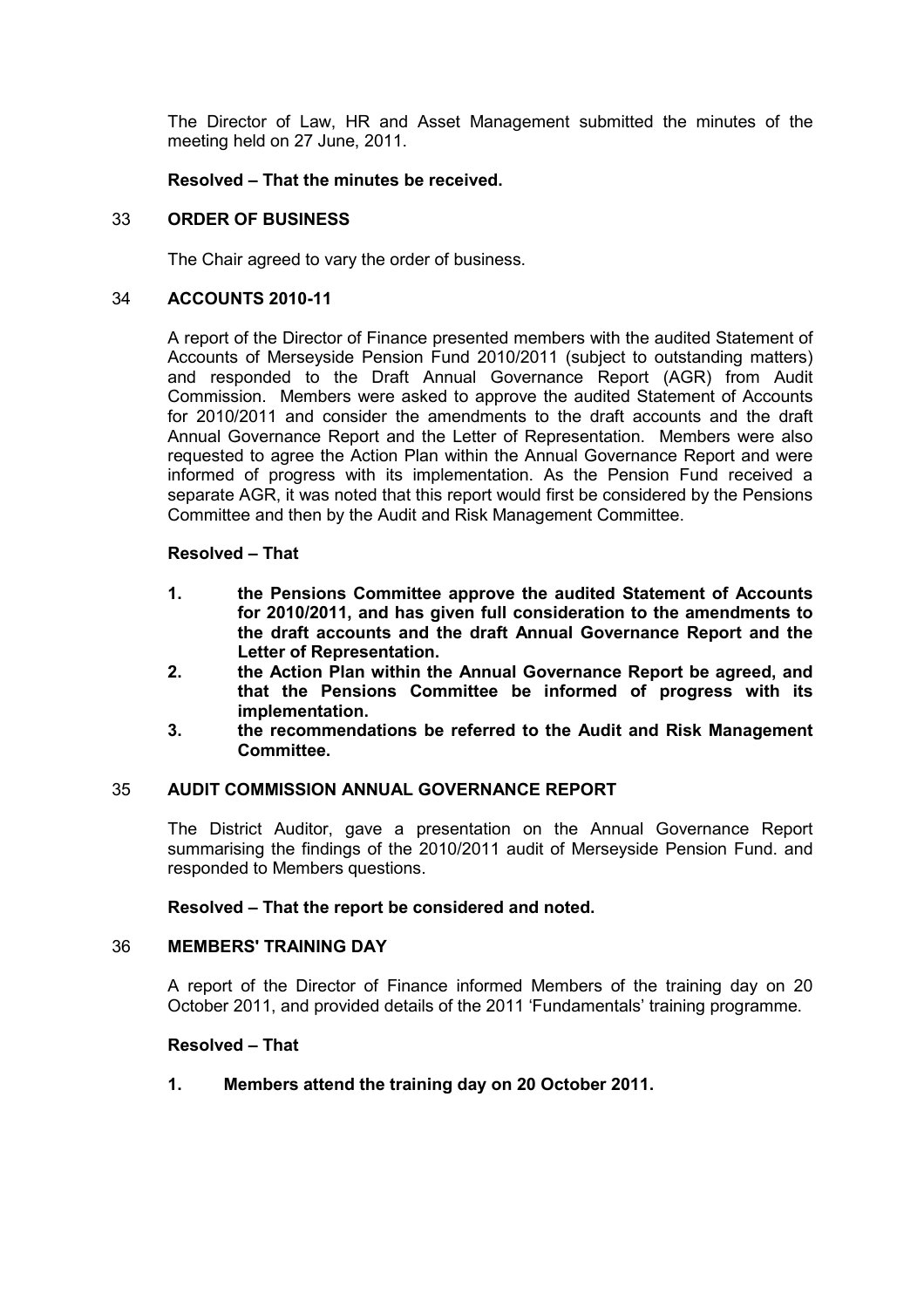# **2. Members notify the Director of Finance if they wish to attend any of the 'Fundamentals' days.**

# 37 **LAPFF CONFERENCE BOURNEMOUTH**

A report of the Director of Finance recommended the Committee to approve attendance by the Chair at the Local Authority Pension Fund Forum (LAPFF) Annual Conference, organised by PIRC, to be held in Bournemouth from 30 November to 2 December 2011.

# **Resolved – That attendance at the LAPFF conference by the Chair be approved.**

# 38 **LGPS UPDATE**

A report of the Director of Finance updated Members on legislative and other developments affecting the Local Government Pension Scheme.

# **Resolved – That the report be noted.**

# 39 **ANNUAL EMPLOYERS' CONFERENCE**

A report of the Director of Finance informed Members of the arrangements for the annual Employers' Conference to be held on Thursday 17 November 2011 at Aintree Racecourse.

# **Resolved - That Members attend the Annual Employers Conference.**

# 40 **BANK AND OTHER AUTHORISED SIGNATORIES**

A report of the Director of Finance set out proposed changes to authorised signatories at Merseyside Pension Fund, following the completion of the restructuring.

The report described the different requirements for different institutions and functions, including the banks, custodian, and overseas pensions payment agent, as well as the granting of power of attorney where appropriate.

The report also referred to operational decisions regarding authorised signatories for other transactions and procedures, by officers nominated by the Director of Finance. The report avoided doubt by organisations undertaking due diligence on MPF as an investee company or as a financial services provider, or for overseas jurisdiction.

# **Resolved – That**

**1. the following officers be authorised to open, close and amend bank accounts, authorise instructions for the payment of benefits and for investment transactions, for the accounts with the bankers (Royal Bank**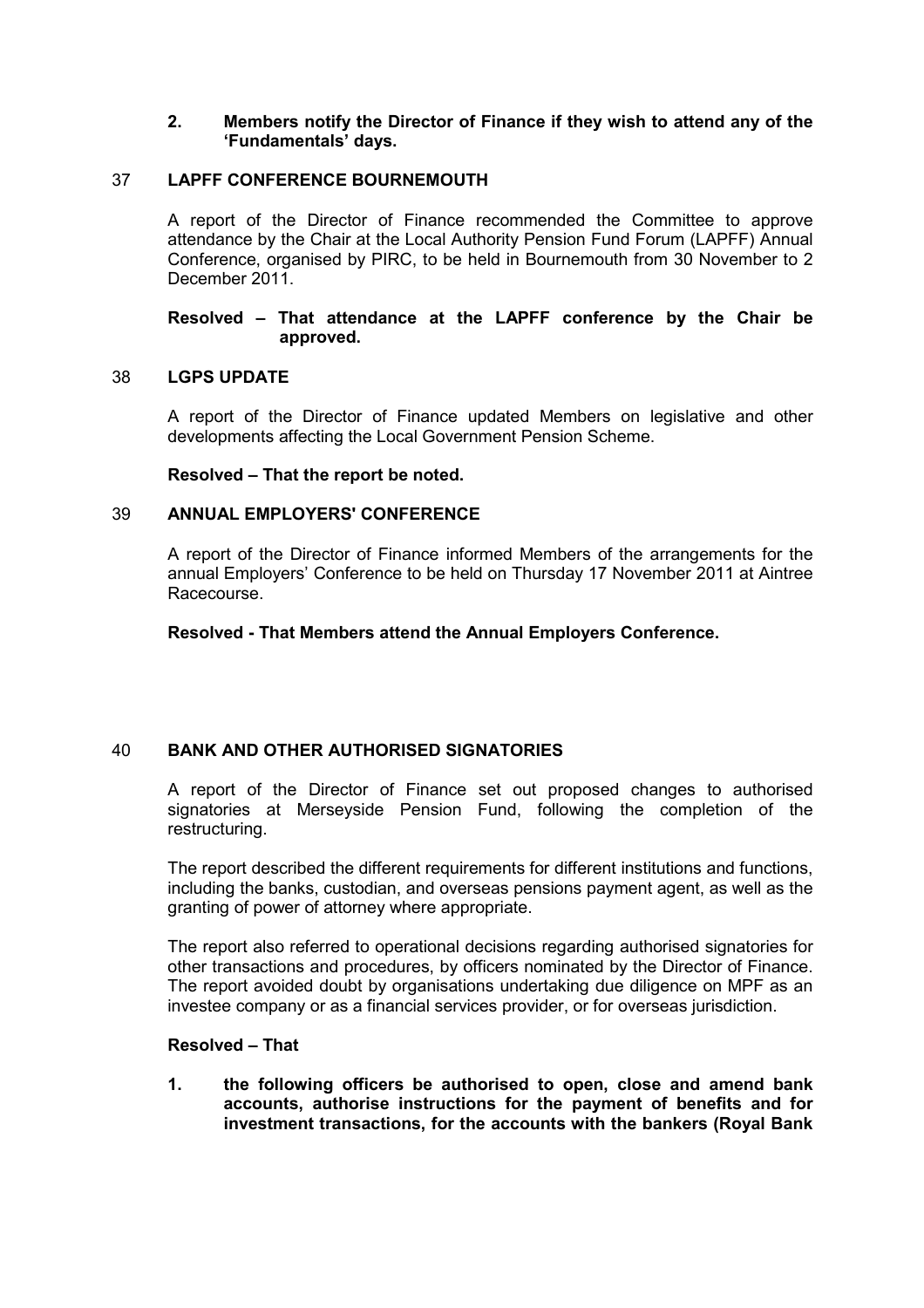**of Scotland), with the Global Custodian (State Street), and with other financial institutions for the purpose of making and redeeming deposits, "open" cheques, and counter sign cheques over £10,000:** 

Director of Finance **Ian E. Coleman** Deputy Director of Finance David L.H. Taylor-Smith Head of Financial Services Thomas W. Sault Head of Benefits, Revenues and Customer Services Malcolm J. Flanagan Head of IT Services<br>
Head of Support Services<br>
Head of Support Services<br>
Head of Support Services<br>
Head of Support Services Head of Support Services Principal Pensions Officer The M. Caddock Members Services Manager Manager Margaret M Rourke Members Services Manager Susan J. Roberts Operations Manager Guy W. Hayton<br>
Group Accountant Group Conna S. Smith Group Accountant

**2. Members confirm that the following officers have powers to authorise investment decisions and relevant documentation, but not to authorise the transfer of money:** 

| Head of Pension Fund      | Peter J. Wallach   |
|---------------------------|--------------------|
| Senior Investment Manager | Leyland K. Otter   |
| Investment Manager        | Patrick G. Dowdall |

- **3. Members note that, for the purposes of due diligence verification, Patrick G. Dowdall, Investment Manager, is designated an authorised officer.**
- **4. Members confirm, for the avoidance of doubt, that the Director of Finance can designate officers of MPF to exercise powers of attorney on behalf of MPF and Wirral Metropolitan Borough Council, which, from 1July 2011, required two of the following officers:**

Head of Pension Fund<br>
Senior Investment Manager<br>
Levland K. Otter Senior Investment Manager<br>
Principal Pensions Officer<br>
Principal Pensions Officer<br>
Yvonne M Caddock Principal Pensions Officer The Structure M. Caddock Investment Manager<br>
Patrick G. Dowdall Investment Manager

# 41 **DRAFT ANNUAL REPORT**

A report of the Director of Finance provided Members with the Draft Annual Report of Merseyside Pension Fund for 2010/11. The report was linked to the separate report on the Statement of Accounts for 2010/11 on the agenda.

A copy of the Annual Report was made available for Members at the meeting.

**Resolved - That the Draft Annual Report of Merseyside Pension Fund be approved for publication.** 

## 42 **PROFESSIONAL PENSIONS AWARDS**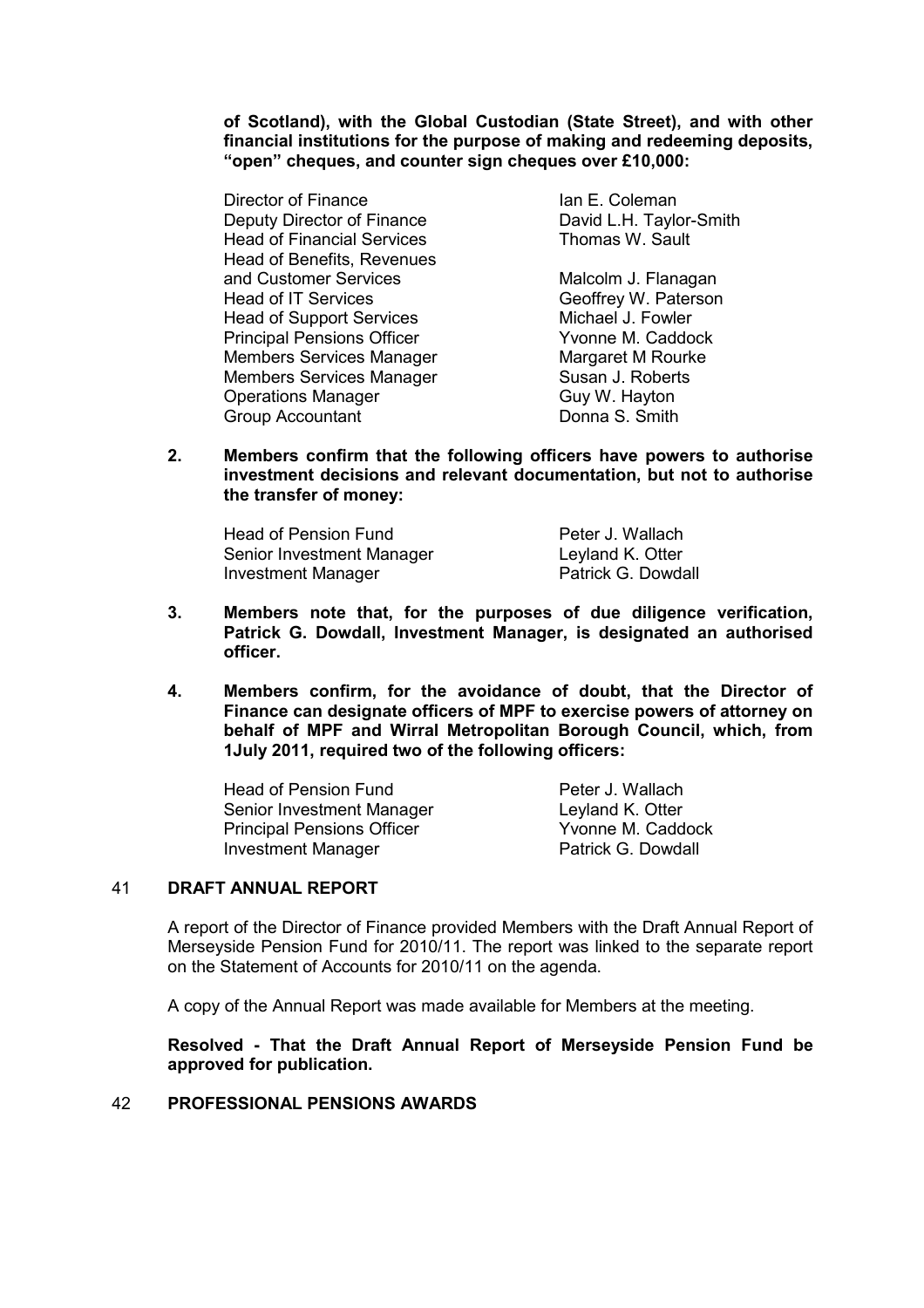A report informed Members that Merseyside Pension Fund has been short listed by Professional Pensions in the Premier Scheme of the Year (over £2.5bn) category and asked Members to note the attendance at the awards by the Chair of the **Committee.** 

# **Resolved – That**

- **1. the short listing of Merseyside Pension Fund in the Premier Scheme of the Year (over £2.5bn) category be noted**
- **2. attendance at the awards ceremony by the Chair be noted.**

# 43 **TUNSGATE SQUARE SHOPPING CENTRE 'GREEN APPLE' AWARD**

A report of the Director of Finance advised Members that Tunsgate Square Shopping Centre, Guildford, part of the Merseyside Pension Fund property portfolio, has been identified for a "Green Apple" environment award.

# **Resolved – That**

- **1. the environmental award in respect of Tunsgate Square be noted.**
- **2. attendance at the Green Apple Awards by the Chair be approved .**

# 44 **CORPORATE GOVERNANCE AND VOTING**

A report of the Director of Finance advised Members of the outcome of the procurement process to appoint a provider of corporate governance research and proxy voting services and to appoint the firm recommended in the Appendix.

The appendix to the report, (Selection of Corporate Governance Research and Proxy Voting Service Provider) contained exempt information. This was by virtue of paragraph 3 of Part 1 of Schedule 12A of the Local Government Act 1972, i.e. information relating to the financial or business affairs of any particular person (including the authority holding that information).

# **Resolved – That**

**1. the outcome of the procurement process be noted.**

# **2. the firm recommended in the Exempt Appendix to the report be appointed.**

# 45 **AUTO ENROLMENT**

A report of the Director of Finance informed Members of impending workplace pension reforms which included a new duty on all employers to ensure employees were auto–enrolled into a qualifying pension scheme. The likely impact on Merseyside Pension Fund and its participating employers was highlighted with regard to additional costs, resources and the scheme's membership base.

## **Resolved – That the report be noted.**

# 46 **ACADEMIES**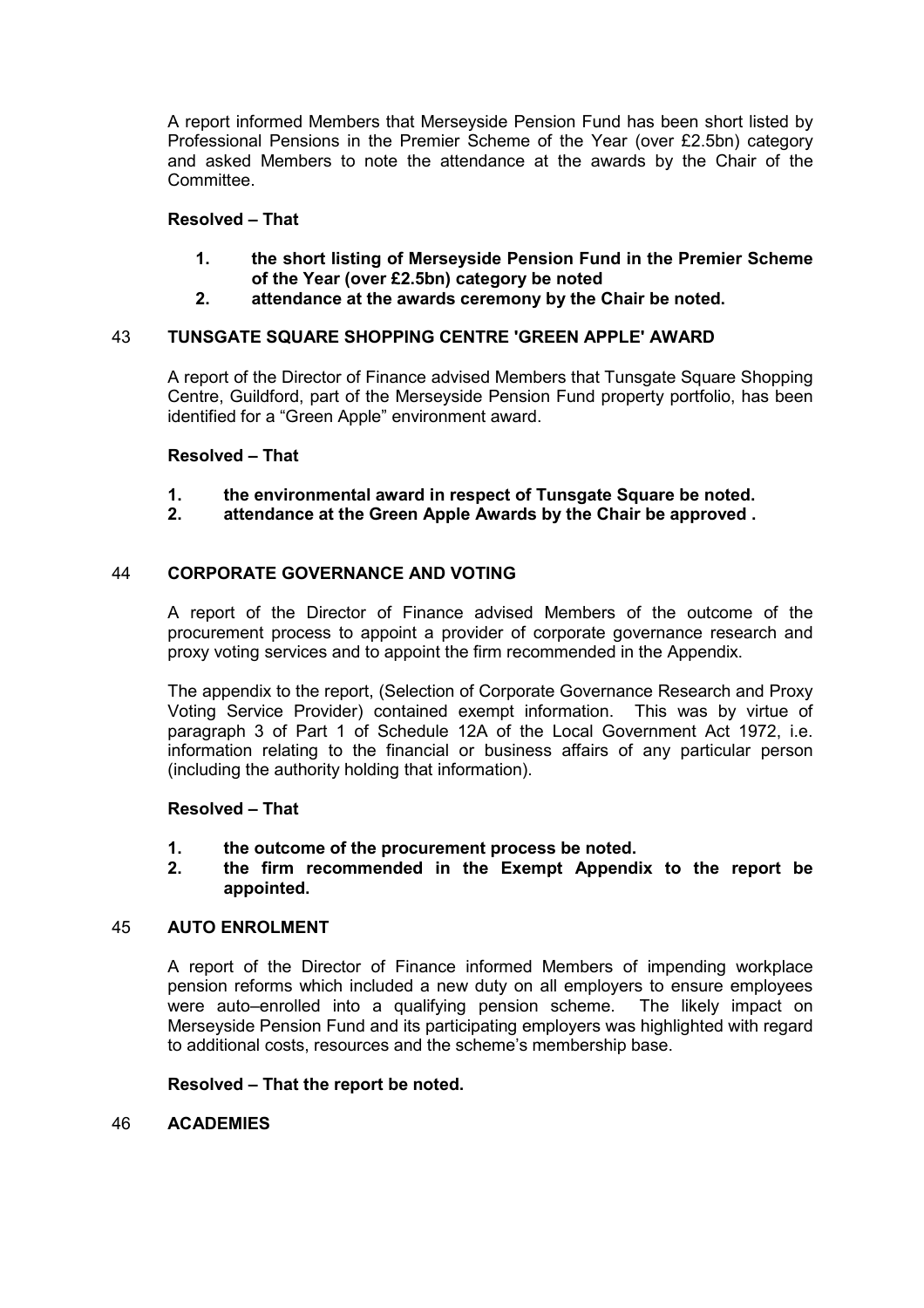A report of the Director of Finance informed Members of a substantial increase in the number of Scheme Employers, resulting from local authority schools choosing to convert to Academy status under the Academies Act 2010.

## **Resolved – That**

- **1. the implications for MPF in terms of higher workloads and additional costs be noted.**
- **2. a report be presented to the Employment and Appointments Committee on the additional staffing requirements arising from this report.**

## 47 **ADMISSION BODY APPLICATION - MACK TRADING**

A report of the Director of Finance informed Members of a decision taken under delegation, to approve the application received from Mack Trading (Heaton Park) to Merseyside Pension Fund as a Transferee Admission Body. The company had secured the operation of Bowring Golf Course contract, outsourced by Knowsley Borough Council, for the period 1 September 2011 to 31 August 2031.

# **Resolved - That the approval of the application for admission to the Merseyside Pension Fund of Mack Trading be noted.**

# 48 **TAYLOR SHAW - REPORT**

A report of the Director of Finance informed Members of his decision taken under delegation, to approve the application received from Taylor Shaw to Merseyside Pension Fund as a Transferee Admission Body. The company had secured the catering contract at Grange Primary School, a Sefton School, for the period 1 April 2009 to 31 March 2013.

The Director of Finance also submitted an exempt report to Members.

#### **Resolved –**

**That approval of the application for admission to the Merseyside Pension Fund of Taylor Shaw to undertake the catering contract at Grange Primary School be noted.** 

#### 49 **IMWP MINUTES**

A report of the Director of Finance provided members with the minutes of the Investment Monitoring Working Party held on 6 September, 2011.

Appendix 2 to the report, (The minutes of the IWMP on 6 September, 2011), contained exempt information. This was by virtue of paragraph 3 of Part 1 of Schedule 12A of the Local Government Act 1972, i.e. Information relating to the financial or business affairs of any particular person (including the authority holding that information).